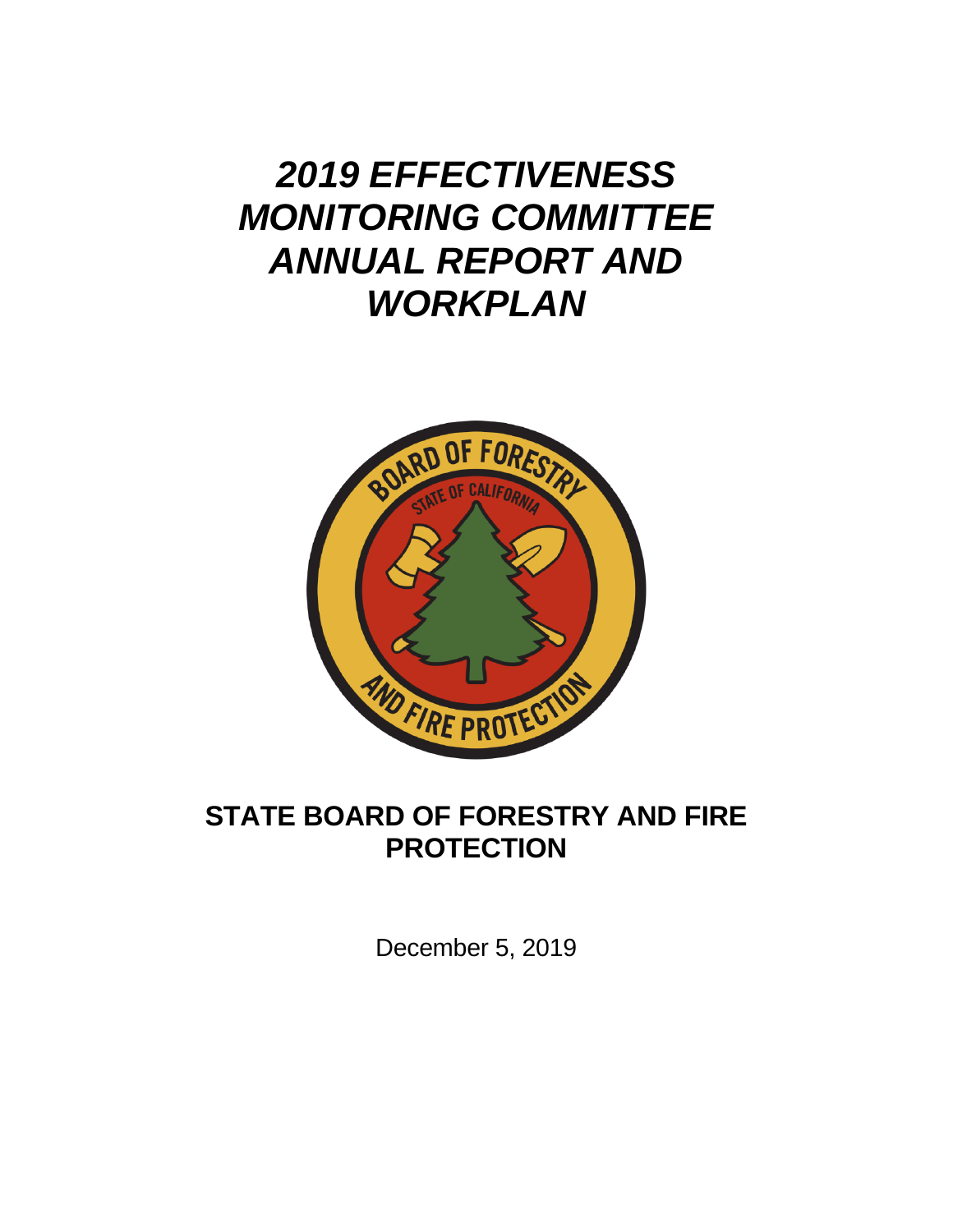## **EXECUTIVE SUMMARY**

The Effectiveness Monitoring Committee (EMC) Annual Report and Workplan is a living document which is updated and approved by the Board of Forestry and Fire Protection annually and is intended to catalogue the yearly accomplishments and status of ongoing EMC efforts. The Annual Report and Workplan summarizes EMC accomplishments, details EMC funding actions for the year, and provides an update of current EMC membership and staffing. Funding details include information on all projects submitted to the EMC, regardless of whether they are selected for funding. For fiscal year<sup>1</sup> 2018/2019, the EMC selected two proposed effectiveness monitoring projects to fund and support. Five additional projects were received for consideration in fiscal year 2019/2020.

### **EMC PROCESS SUMMARY**

l

Project Submission Timeline (approximate)



The EMC Strategic Plan will be updated approximately every three years and the EMC Annual Report and Work Plan will be updated every calendar year. This linked approach, including a longer more static document and a shorter more fluid document, was developed in response to Board member suggestions.

EMC projects are solicited through an annual Request for Proposals (RFP) which is released following the start of the new fiscal year. Initial Concept Proposals are received in September and

<sup>&</sup>lt;sup>1</sup> Fiscal year denotes from the July 1st of one year to July 1st of the next. The State of California uses this time frame for tax and accounting purposes.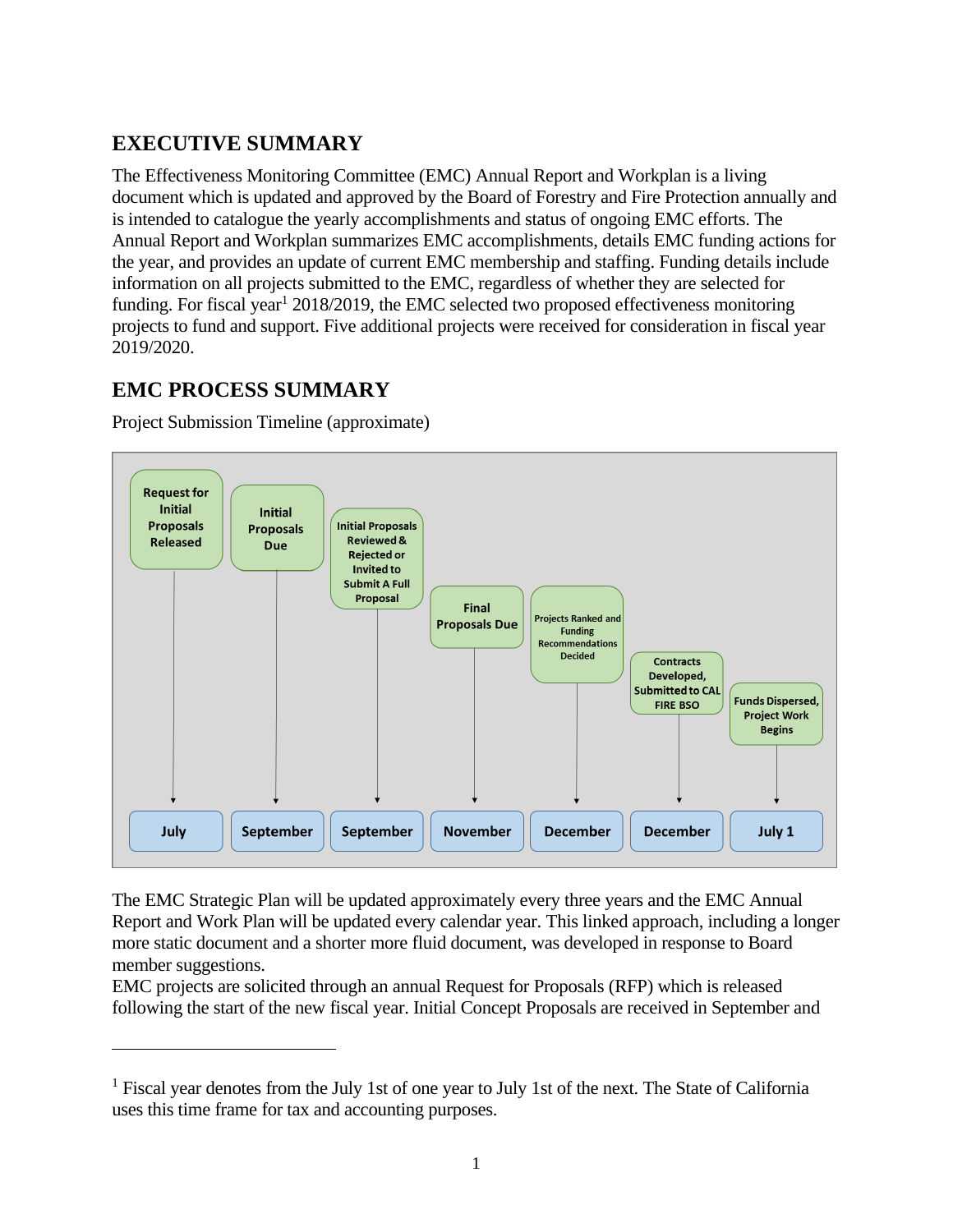the EMC conducts a preliminary technical review of all Initial Concept Proposals that are received by the deadline (established annually in the RFP). This review considers the completeness of the proposals and whether they are within the scope of the Themes and Critical Monitoring Questions elaborated in the Strategic Plan. The EMC also works with Board staff to screen proposals for any conflicts of interest and may request that the Principal Investigator provide additional information within a reasonable period.

When the EMC determines that an Initial Concept Proposal is complete and within scope, the Principal Investigator is invited to submit a Full Project Proposal by the deadline specified in the RFP. The EMC then conducts a thorough technical review of all Full Project Proposals that are received and a formal ranking is conducted according to the procedures outlined in the EMC's Strategic Plan. EMC members individually rank each project and the average ranking score is calculated for each project. No specific minimum average ranking score is required for support; rather, individual project scores will be considered relative to other project scores. Once all Full Project Proposals have been ranked, EMC members vote to make recommendations for allocation of available EMC funds, taking into consideration the project ranking score, how well the project tests the effectiveness of the FPRs, and the reasonableness of the requested budget. Utilizing the EMC's funding recommendations, Board staff will make the final funding decisions, as delegated by the Board. It is the intent of the EMC to keep the ranking process transparent, with the ranking done in an easily trackable manner. The EMC receives periodic updates on the projects that have received funding and presentations on findings from completed projects.

### **EMC FUNDING**

l

For fiscal year 2019/2020, the EMC has been allocated ongoing funding of \$425,000 per year from the Timber Regulation and Forest Restoration Fund (TRFRF),<sup>2</sup> established by AB 1492 (2012). This funding is being used to support EMC projects and is granted through the Board/CAL FIRE contracting process.

## **EMC ACCOMPLISHMENTS**

During 2019 the EMC accomplished the following:

- Received an ongoing allocation of \$425,000 from the Timber Regulation and Forest Restoration Fund.
- Re-appointed Board Member Susan Husari as EMC Co-Chair.
- Appointed Loretta Moreno, CNRA, as EMC Co-Chair.
- Re-appointed Dr. Matt O'Connor to the EMC as a Public member.
- Recruited 3 Academic Members to the EMC: Dr. Sarah Bisbing, Dr. Leander Anderegg, and Dr. Peter Freer-Smith.
- Regularly met in open, webcast public meetings to conduct its work.
- Utilized the project ranking procedure included in the EMC Strategic Plan to select two (2) proposed effectiveness monitoring projects to fund and support (Table 1).

<sup>&</sup>lt;sup>2</sup> [http://leginfo.legislature.ca.gov/faces/billNavClient.xhtml?bill\\_id=201120120AB1492](http://leginfo.legislature.ca.gov/faces/billNavClient.xhtml?bill_id=201120120AB1492).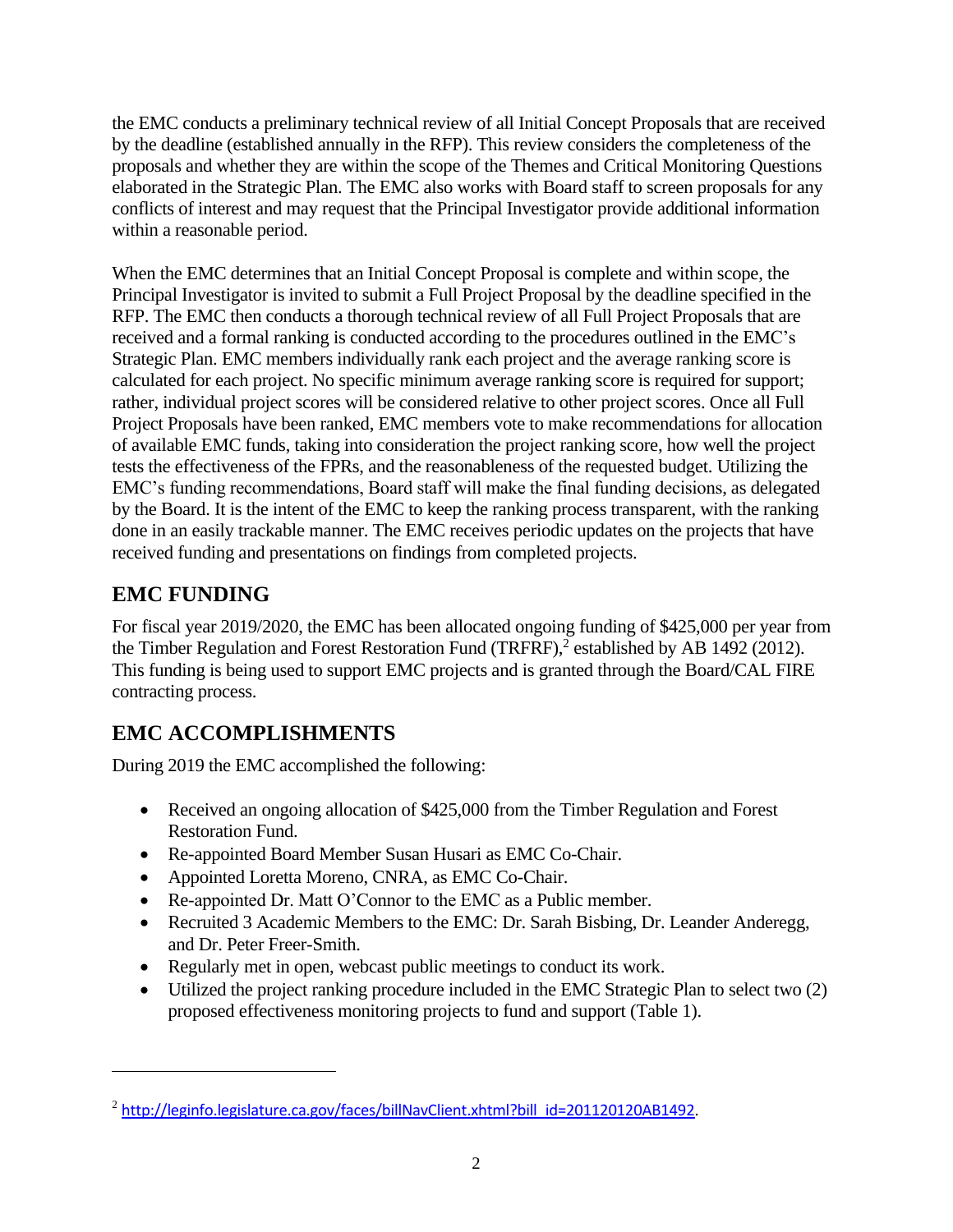- Made determinations on total project funding for each submitted project, and developed contracts for the two funded projects.
- Revised the EMC Request for Proposals with the support of a two-person sub-committee.
- Developed new standard initial concept proposal and full concept proposal forms for potential principal investigators to use when submitting their projects to the Committee for review. These forms can be found on the [EMC's webpage](https://bof.fire.ca.gov/board-committees/effectiveness-monitoring-committee/) (https://bof.fire.ca.gov/boardcommittees/effectiveness-monitoring-committee/).
- Developed and released a Request for Proposals (RFP) soliciting monitoring project initial concept proposals. Proposals were due to the EMC by September 7, 2019.

| Project # | <b>Project Title</b>        | <b>Primary Investigator &amp;</b><br><b>Project Collaborators</b> | <b>Ranking</b><br><b>Score</b> | <b>EMC Funding</b><br><b>Allocation</b> |
|-----------|-----------------------------|-------------------------------------------------------------------|--------------------------------|-----------------------------------------|
|           |                             |                                                                   |                                |                                         |
|           |                             | Dr. Christopher Surfleet                                          |                                |                                         |
|           |                             | with collaboration from                                           |                                |                                         |
|           |                             | <b>Blodgett Demonstration</b>                                     |                                |                                         |
| EMC-2018- | <b>Alternative Meadow</b>   | <b>State Forest and The</b>                                       |                                |                                         |
| 003       | Restoration                 | Plumas Corporation                                                | 17.9                           | \$101,802.00                            |
|           |                             | Dr. Kevin Bladon, Dr.                                             |                                |                                         |
|           |                             | Catalina Segura, Dr.                                              |                                |                                         |
|           |                             | Matthew House, and                                                |                                |                                         |
|           |                             | Drew Coe with                                                     |                                |                                         |
|           |                             | collaboration from Green                                          |                                |                                         |
|           |                             | Diamond Resource                                                  |                                |                                         |
| EMC-2018- | Class II Watercourse and    | Company and CAL                                                   |                                |                                         |
| 006       | <b>Lake Protection Zone</b> | <b>FIRE</b>                                                       | 16.2                           | \$694,371.00                            |

#### **Table 1. EMC Projects Ranked and Funded (2018/2019)**

#### **Table 2. EMC Projects not Ranked and/or Funded (2018/2019)**

| Project  | <b>Project Title</b>           | <b>Primary Investigator</b> | <b>Ranking</b> | <b>Reason</b>            |
|----------|--------------------------------|-----------------------------|----------------|--------------------------|
|          |                                |                             | <b>Score</b>   |                          |
| EMC-     | 14 CCR Section $1038(i)$       | Joe Barren, RPF             | N/A            | Revised project proposal |
| 2018-001 | <b>Exemption Monitoring</b>    |                             |                | requested                |
| EMC-     | Spotted Owl Use of Post-       | J. David Wiens              | 10.64          | Revised project proposal |
| 2018-002 | Fire Landscapes                |                             |                | requested                |
| EMC-     | <b>Tracked Feller Bunchers</b> | Dr. Kevin Lyons             | 9.27           | Revised project proposal |
| 2018-004 | in the WLPZ                    |                             |                | requested                |
| EMC-     | Characterizing                 | Lynn Webb                   | N/A            | Project Outside Scope of |
| 2018-05  | <b>Amphibian Distribution</b>  |                             |                | <b>EMC</b>               |
| EMC-     | <b>Effects of Experimental</b> | Dr. Katie Moriarty, Dr.     | 12.7           | Revised project proposal |
| 2018-07  | Site Exclusion on Pacific      | Jake Vershuyl, and          |                | requested                |
|          | <b>Martens</b>                 | <b>Matthew Delheimer</b>    |                |                          |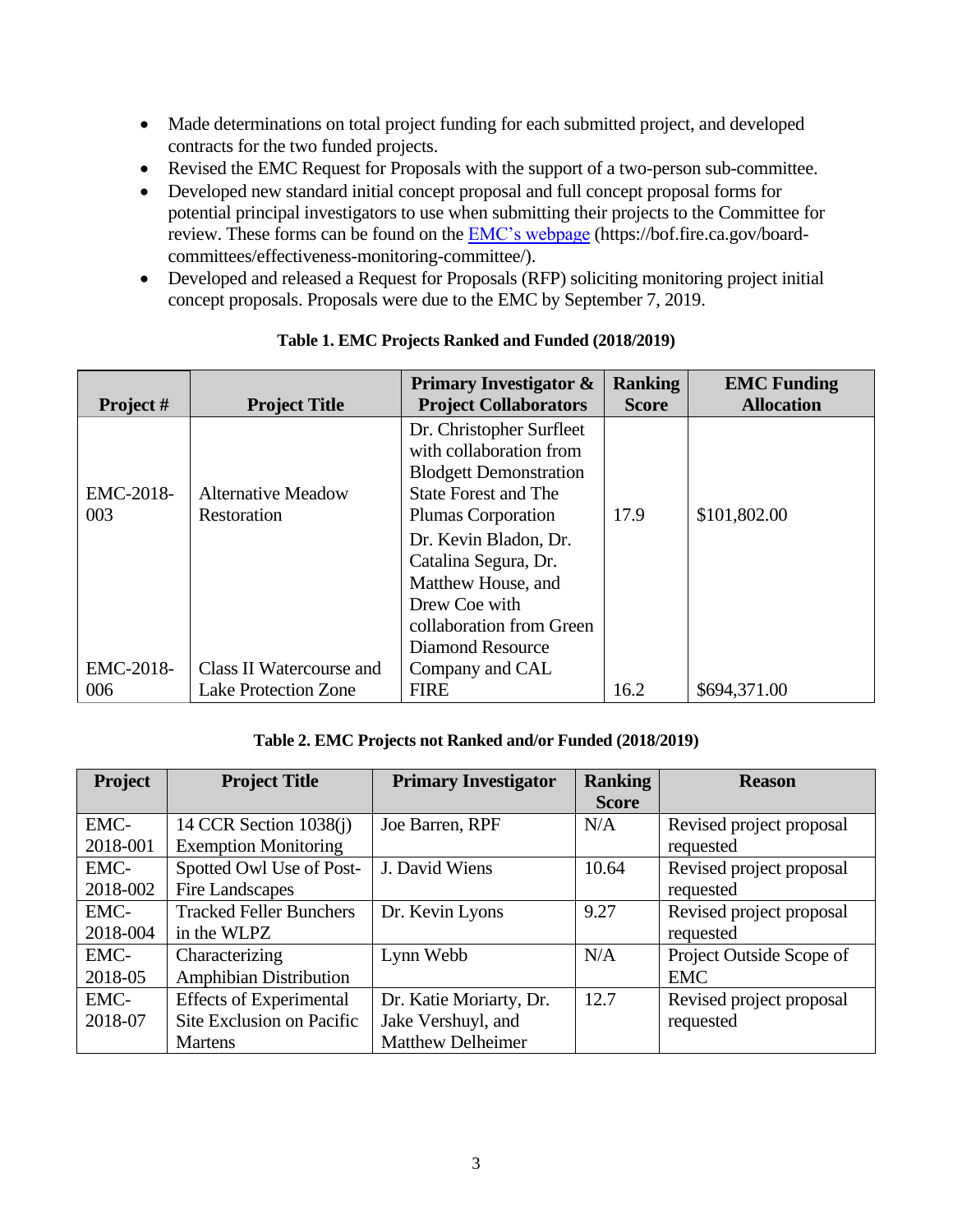### **EMC SUPPORTED MONITORING PROJECTS – 2015 to 2018**

The comprehensive list of EMC supported monitoring projects can be found on the Board's [EMC](https://bof.fire.ca.gov/board-committees/effectiveness-monitoring-committee/)  [webpage](https://bof.fire.ca.gov/board-committees/effectiveness-monitoring-committee/) (https://bof.fire.ca.gov/board-committees/effectiveness-monitoring-committee/)

## **EMC PRIORITIES**

EMC priorities are developed by the Committee, but as an advisory body to the Board, the Board can also request prioritization of items by the EMC. The current EMC Priorities are as follows:

- Consider the project proposals received during the 2019 EMC RFP cycle using the EMC review and ranking process.
- Support projects related to the EMC themes and critical questions, through funding or other appropriate means.
- Monitor progress on previously funded or -supported EMC monitoring projects.
- Meet in the field at least once per year to observe active or proposed monitoring projects.

#### **SUMMARY OF SUBMITTED PROJECTS FOR CONSIDERATION BY JANUARY 2020**

The following summary table is a catalog of monitoring projects under consideration by the Effectiveness Monitoring Committee. For individual Project Summary(s) and concept proposals that provide more detailed project information, see the **EMC** website (https://bof.fire.ca.gov/boardcommittees/effectiveness-monitoring-committee/).

#### **Table 3. Summary of Projects Under Consideration for Ranking and/or Funding by February 2020.**

| <b>Project Number</b> | <b>Project Title</b>                                                                                                                         | <b>Current</b><br><b>Status</b> | <b>Principal Investigator(s)</b>                                |
|-----------------------|----------------------------------------------------------------------------------------------------------------------------------------------|---------------------------------|-----------------------------------------------------------------|
| EMC-2019-001          | Assessing the Connectivity of Black-<br>backed Woodpecker Populations in<br>Green and Burned Forest within a<br>Fire-prone Landscape         | Awaiting<br>Committee<br>Review | Dr. James Rivers, Dr. Jake<br>Vershuyl                          |
| EMC-2019-002          | <b>Evaluating Treatment Longevity and</b><br>Maintenance Needs for Fuel Reduction<br>Projects Implemented in the WUI of<br>Plumas County, CA | Awaiting<br>Committee<br>Review | Jason Moghaddas, RPF, Gary<br>Roller, RPF, and Hannah<br>Hepner |
| EMC-2019-003          | Fuel Treatments and Hydrologic<br>Implications in the Sierra Nevada                                                                          | Awaiting<br>Committee<br>Review | Dr. Terri Hogue and Dr. Alicia<br>Kinoshita                     |
| EMC-2019-004          | Drafting Bypass Flows and their<br><b>Effects on Native Fish: Linking Forest</b><br>Practice Rules to Fish and Game Code                     | Awaiting<br>Committee<br>Review | Dr. Robert Lusardi, Dr.<br>Andrew Rypel, Dr. Nann<br>Fangue     |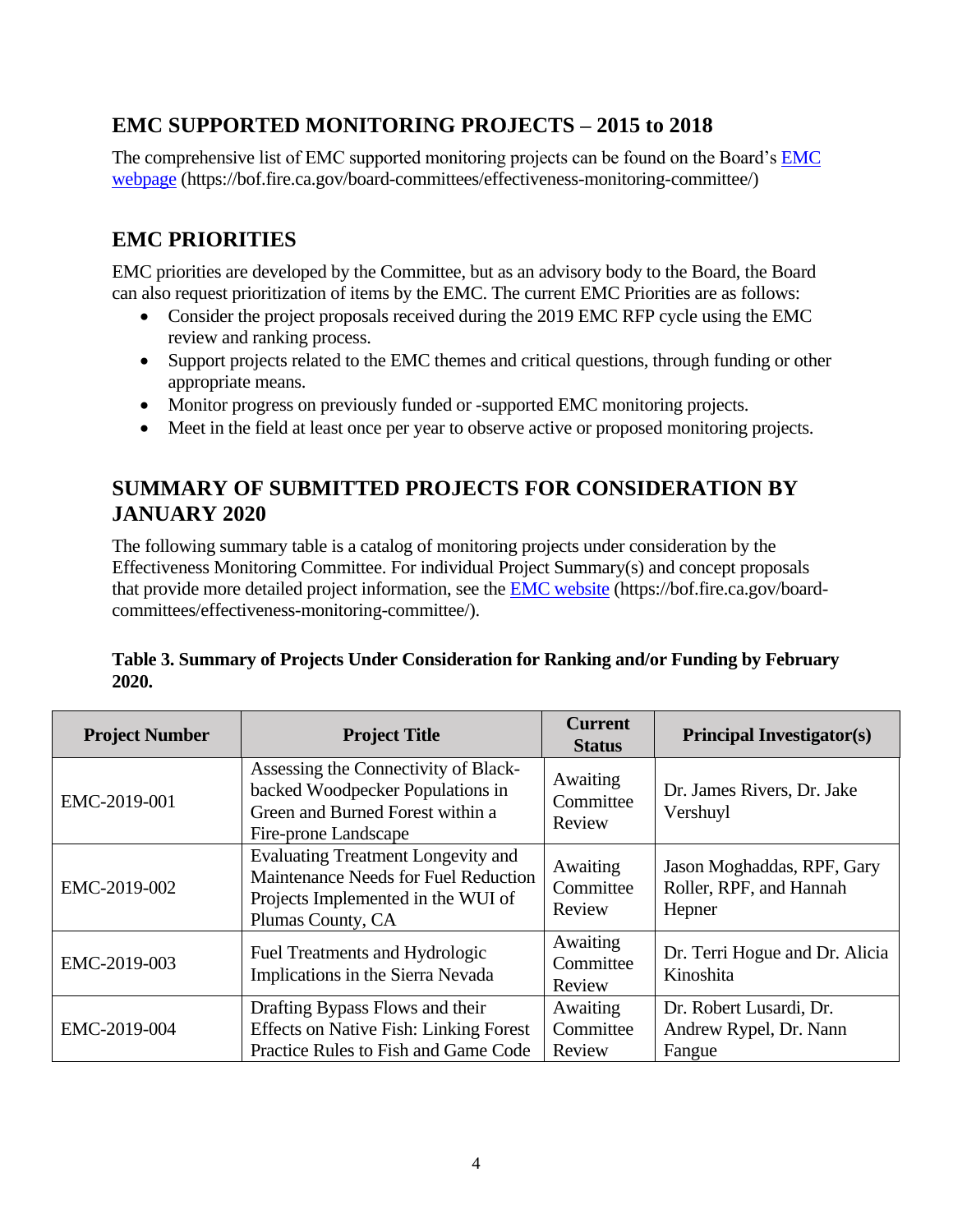| <b>Project Number</b> | <b>Project Title</b>                                                                  | <b>Current</b><br><b>Status</b> | <b>Principal Investigator(s)</b> |
|-----------------------|---------------------------------------------------------------------------------------|---------------------------------|----------------------------------|
| EMC-2019-005          | Sediment Monitoring and Fish Habitat<br>- San Vicente Accelerated Wood<br>Recruitment | Awaiting<br>Committee<br>Review | Cheryl Hayhurst, CGS             |

### **CURRENT EMC APPOINTED MEMBERS AND STAFF**

For FY 2019/2020, the Committee has two Co-Chair positions, eight agency representatives, seven EMC Members, and five support staff.

| <b>Name</b>                 | <b>Specialty</b>                      | <b>Affiliation</b>                                                                                          | <b>Term</b><br><b>Expiration</b> |  |  |  |
|-----------------------------|---------------------------------------|-------------------------------------------------------------------------------------------------------------|----------------------------------|--|--|--|
| <b>Co-Chairs</b>            |                                       |                                                                                                             |                                  |  |  |  |
| Loretta Moreno              | Co-Chair, Forest Ecology              | California Natural<br><b>Resources Agency</b>                                                               | 7/5/2023                         |  |  |  |
| Susan Husari                | Co-Chair, Forestry/Fire<br>Management | Board of Forestry and Fire<br>Protection                                                                    | 11/6/2023                        |  |  |  |
|                             | <b>Agency Representatives</b>         |                                                                                                             |                                  |  |  |  |
| Stacy Drury, Ph.D.          | Fire Ecology                          | <b>USDA Forest Service</b><br><b>Pacific Southwest Research</b><br><b>Station</b>                           | n/a                              |  |  |  |
| <b>Elliot Chasin</b>        | Wildlife                              | California Department of<br>Fish and Wildlife                                                               | n/a                              |  |  |  |
| Drew Coe                    | Hydrology/Forestry, RPF 2981          | <b>CAL FIRE</b>                                                                                             | n/a                              |  |  |  |
| <b>Cliff Harvey</b>         | Water Quality/Hydrology               | <b>State Water Resources</b><br><b>Control Board</b>                                                        | n/a                              |  |  |  |
| <b>Justin LaNier</b>        | Geology/Hydrology/Water<br>Quality    | <b>Central Valley Regional</b><br><b>Water Quality Control</b><br><b>Board</b>                              | n/a                              |  |  |  |
| <b>Clarence Hostler</b>     | Fisheries                             | <b>NOAA National Marine</b><br><b>Fisheries Service</b>                                                     | n/a                              |  |  |  |
| <b>Bill Short</b>           | Engineering Geology/<br>Hydrogeology  | California Geological<br>Survey                                                                             | n/a                              |  |  |  |
| Jim Burke                   | Geology/Water Quality                 | North Coast Regional<br><b>Water Quality Control</b><br><b>Board</b>                                        | n/a                              |  |  |  |
| <b>Monitoring Community</b> |                                       |                                                                                                             |                                  |  |  |  |
| Greg Giusti                 | Forestry, RPF 2709                    | University of California<br>Cooperative Extension<br><b>Advisor Emeritus-Lake and</b><br>Mendocino counties | 7/1/2021                         |  |  |  |

#### **Table 4. Current EMC Membership and Support Staff.**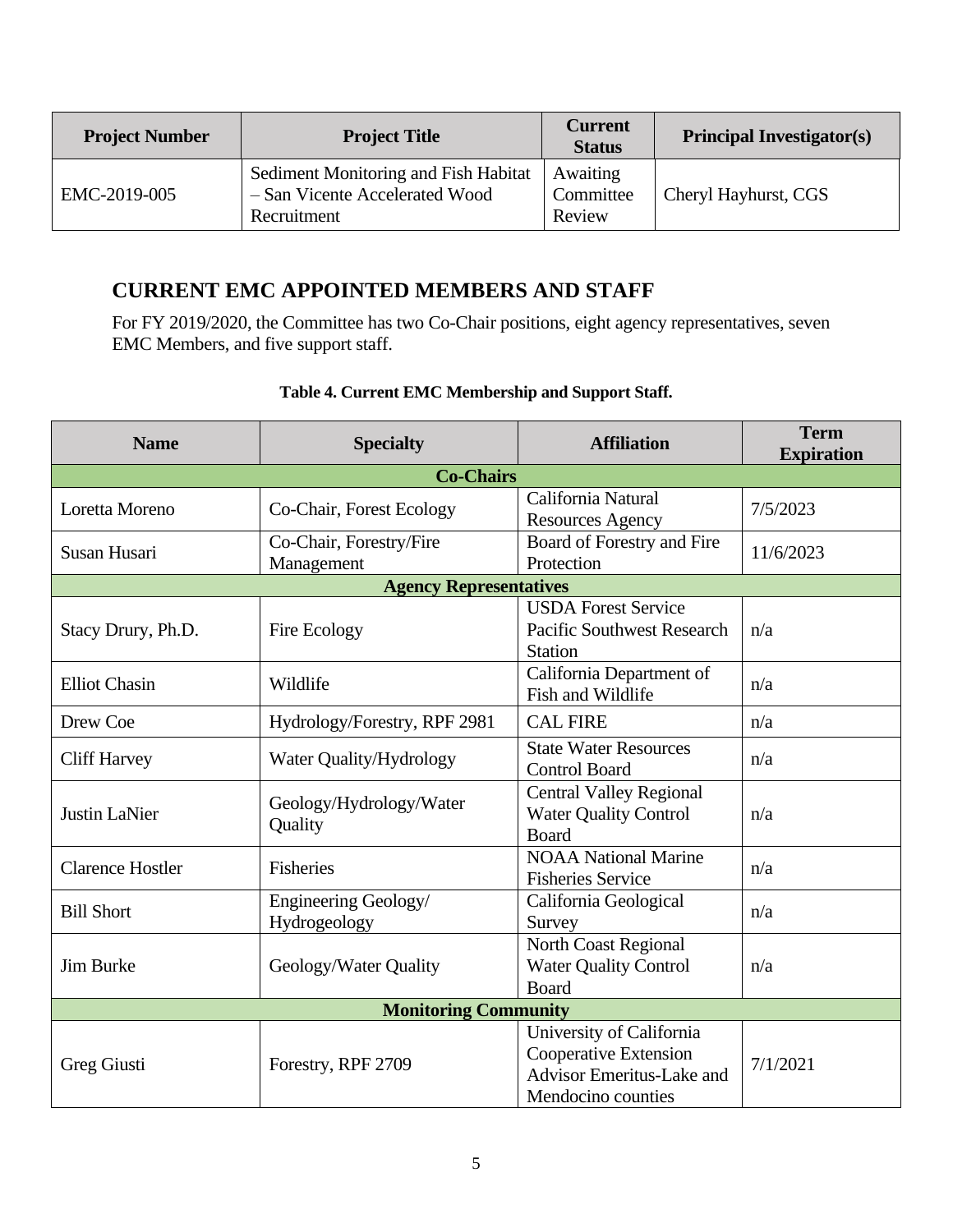| <b>Name</b>              | <b>Affiliation</b><br><b>Specialty</b>           |                                                                             | <b>Term</b><br><b>Expiration</b> |
|--------------------------|--------------------------------------------------|-----------------------------------------------------------------------------|----------------------------------|
| <b>Matt House</b>        | Hydrology/Fisheries                              | <b>Green Diamond Resource</b><br>Company                                    | 8/31/2020                        |
| Sal Chinnici             | Wildlife                                         | Humboldt Redwood<br>Company                                                 | 7/1/2020                         |
| Matt O'Connor, Ph.D.     | Geology/Geomorphology                            | Public                                                                      | 11/6/2023                        |
| Sarah Bisbing, Ph.D.     | <b>Forest Ecology/Forestry</b>                   | Academic, University of<br>Nevada, Reno                                     | 7/5/2023                         |
| Leander Anderegg, Ph.D.  | <b>Forest Ecology/Forestry</b>                   | Academic, University of<br>California, Berkeley                             | 7/5/2023                         |
| Peter Freer-Smith, Ph.D. | Plant Ecology and<br><b>Environmental Policy</b> | Academic, University of<br>California, Davis                                | 7/5/2023                         |
|                          | <b>Support Staff</b>                             |                                                                             |                                  |
| <b>Matt Dias</b>         | Forestry, RPF 2773                               | Board of Forestry and Fire<br><b>Protection Executive</b><br>Officer        | n/a                              |
| Pete Cafferata           | Hydrology/Forestry, RPF 2184                     | <b>CAL FIRE</b>                                                             | n/a                              |
| <b>Stacy Stanish</b>     | Biology/Fisheries, RPF 3000                      | <b>CAL FIRE</b>                                                             | n/a                              |
| Dave Fowler              | Geology/Water Quality                            | <b>North Coast Regional</b><br><b>Water Quality Control</b><br><b>Board</b> | n/a                              |
| David Ludwig             | Forestry                                         | Board of Forestry and Fire<br>Protection                                    | n/a                              |
| <b>Brandi Goss</b>       | Biology/Environmental Science                    | Board of Forestry and Fire<br>Protection                                    | n/a                              |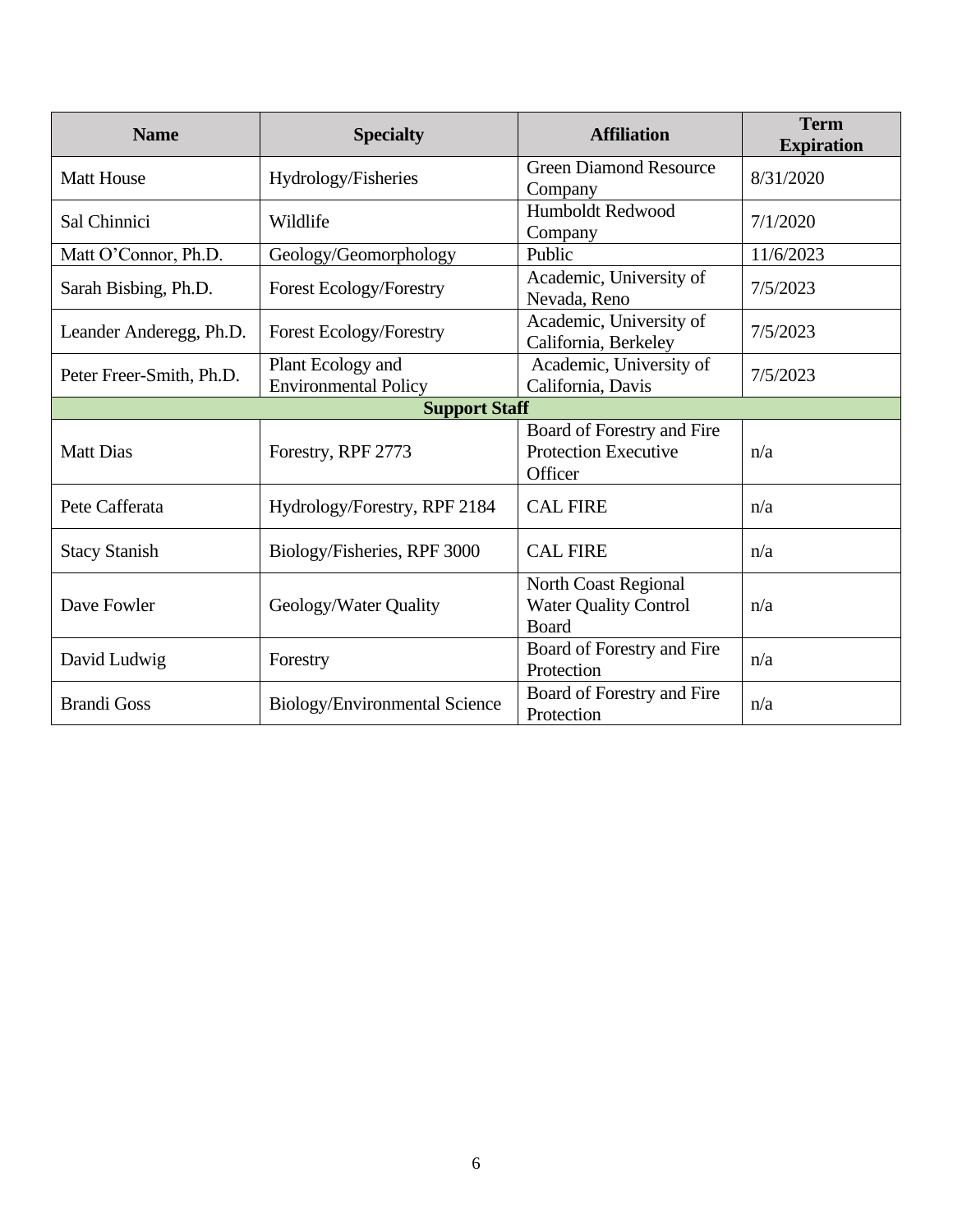### **EMC PROJECT UPDATES**

- **EMC-2015-001: Class II-Large Monitoring (ongoing):** Oregon State University Master of Science (MS) student Adam Pate selected three main areas to implement the regional scale component of the Class II Large watercourse study, which assessed the effectiveness of rule criteria for identifying Class II watercourses susceptible to thermal loading. Field work took place during the summer of 2018 in three Jackson Demonstration State Forest watersheds, two upper Klamath River basins, and the Cow Creek watershed (South Cow Creek on LaTour Demonstration State Forest). A total of at least 100 sites were being studied. Data analysis included the use of LiDAR and NetMap data. Adam Pate defended his thesis in the Summer of 2019. Drs. Catalina Segura and Kevin Bladon will be turning Adam's thesis into a manuscript to be submitted to a peer reviewed journal in 2020. PhD student Austin Wissler will be analyzing the thermistor data from Caspar Creek and Latour Demonstration State Forest as the first part of his dissertation research.
- **EMC-2015-002: Forest Practice Rules Implementation and Effectiveness Monitoring (FORPRIEM) ver. 2.0.:** A [final statistical consultation report](https://bof.fire.ca.gov/media/9331/emc-2015-002-forpriem-and-emc-2015-004-road-rules-final-report_ada.pdf) for EMC-2015-002 was written by Dr. Ashley Steel and Pat Cunningham, USFS Pacific Northwest Research Station (PNW) and submitted to the EMC. No further work has progressed to date.
- **EMC-2015-004: Effectiveness of Road Rules in Reducing Hydrologic Connectivity and Significant Sediment Discharge (completed):** A [final statistical consultation report for](https://bof.fire.ca.gov/media/9331/emc-2015-002-forpriem-and-emc-2015-004-road-rules-final-report_ada.pdf)  [EMC-2015-004](https://bof.fire.ca.gov/media/9331/emc-2015-002-forpriem-and-emc-2015-004-road-rules-final-report_ada.pdf) was written by Dr. Ashley Steel and Pat Cunningham, USFS Pacific Northwest Research Station (PNW) and submitted to the EMC. No further work has progressed to date.
- **EMC-2016-002: Post-fire Effectiveness of the Forest Practice Rules in Protecting Water Quality on Boggs Mountain Demonstration State Forest (ongoing):**. Data collection will continue for a 5th post-fire season. A BMP demonstration project was implemented to test different erosion control measures on skid trails. Testing was done using a runoff simulator and a flow rate calibrated from previous runoff simulations was performed on skid trails at BMDSF. Six replicates of five different treatments were tested including: 1) control; 2) increasing waterbreak frequency; 3) slash packed; 4) slash packed and walked-in with equipment; and 5) slash packed waterbreak outlets. The first of the two rainfall simulation experiments (i.e., lab-based rainfall simulations) was published in the Journal of Hydrology.
- **EMC-2016-003: Road Rules Effectiveness at Reducing Mass Wasting (Repeat LiDAR Surveys to Detect Landslides) (ongoing):** The CAL FIRE/CGS contract has been augmented to purchase LiDAR. Once completed, the LiDAR data will be publicly available from the USGS. The Pilot project data is expected to be available for review in mid-January, 2020 with the complete project area available for review at the end of March, 2020 and final data available at the end of July, 2020.
- **EMC-2017-001: Caspar Creek Nutrient Study (ongoing):** UC Davis MS student Seanna McLaughlin and Drs. Helen Dahlke and Randy Dahlgren prepared a [final report for pre-](https://bof.fire.ca.gov/media/9332/emc-2017-001-uc-davis-nutrient-study-progress-report_ada.pdf)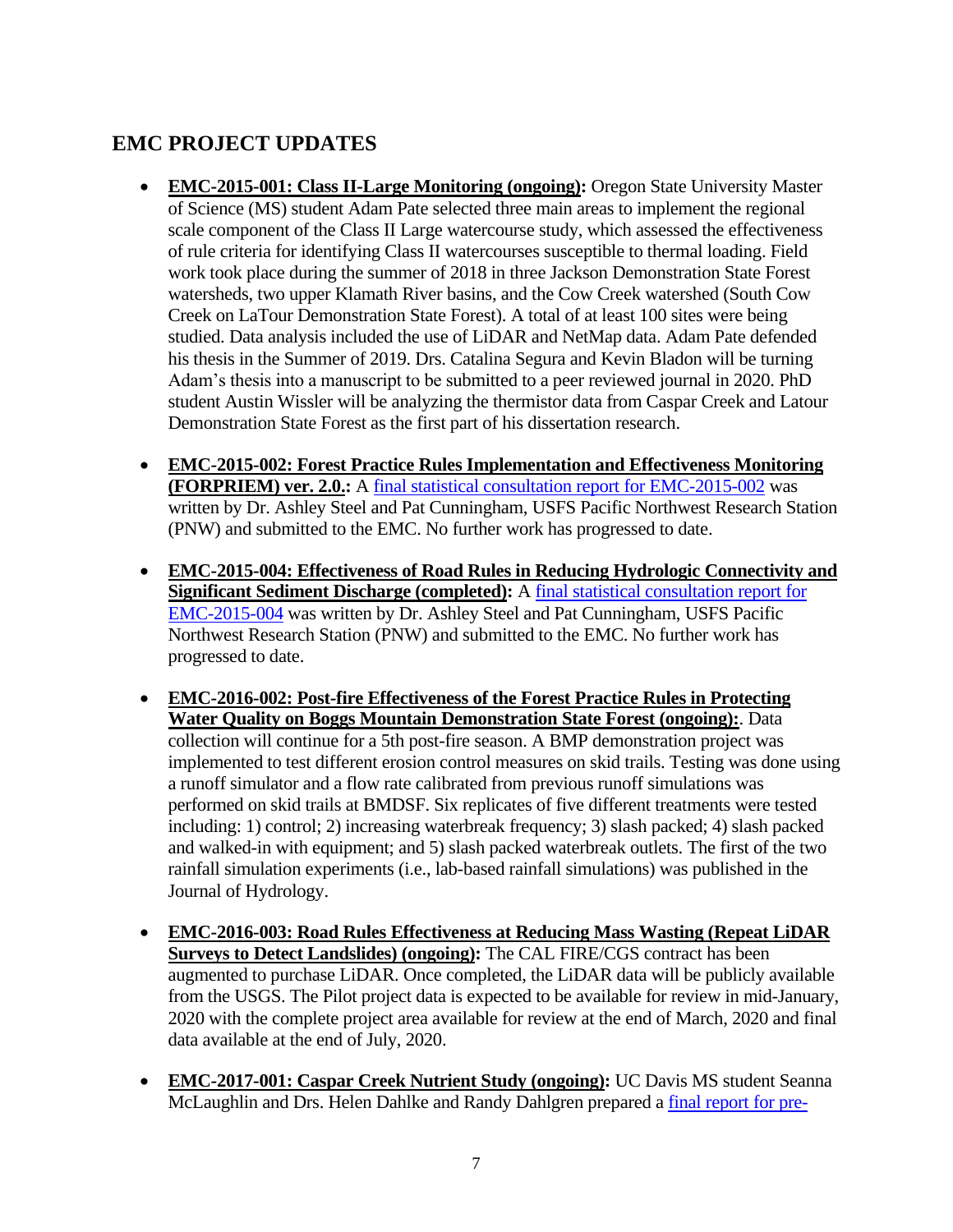[harvest biogeochemical analysis](https://bof.fire.ca.gov/media/9332/emc-2017-001-uc-davis-nutrient-study-progress-report_ada.pdf) of four Caspar Creek sub-watersheds for the Save the Redwoods League, one of the project funders. A bromide/nitrate stream injection took place during September of 2018, allowing the characterization of in-stream nitrogen dynamics (data analysis ongoing). Sub-watershed logging was completed during November 2018, and the first winter post-logging water samples have been analyzed. Seanna McLaughlin has nearly completed her thesis work and is expected to graduate by March 2020. UC Davis will conduct post-logging nutrient sampling and sample analysis through the 2019/2020 winter period, but it is unclear whether these data will be included in the final report to CAL FIRE and the Board of Forestry and Fire Protection.

- **EMC-2017-002: Boggs Mountain Demonstration State Forest (BMDSF) Post-Fire Automated Bird Recorders Study (ongoing)**: The second year of bird recordings were made in the late spring of 2018 and the bird call expert is currently interpreting the recordings. Stacy Stanish prepared a poster for the Western Section of the Wildlife Society Meeting held in February 2018. She also presented the study and preliminary results to the CARCD Annual Conference "Celebrating Resilient Landscapes and Adaptive Communities" in San Diego in November, 2018.
- **EMC-2017-004: Monitoring Class III Watercourses (ongoing):** Equipment for this project has been purchased by BOF and CAL FIRE staff, including 120 Onset temperature loggers. No further work has progressed to date.
- **EMC-2017-006: Tradeoffs Between Riparian Buffers, Fire, and Regeneration (ongoing):** Dr. Rob York, UC Berkeley, has implemented this project on Blodgett Forest Research Station. Feller bunchers and skidders have been used in Class I and II WLPZs; logging slash has been hand piled for burning. Parameters being measured include soil strength (index of soil compaction), species composition/structure, fuel loading, canopy cover/light availability, water temperature, and stream sediment. In 2019, eight additional riparian zones were treated. This included all three of the treatment alternatives (status quodirectional felling; thin from below with equipment; thin from below plus gap creation with equipment). Pre-treatment measurements and plot installation occurred in the summer of 2019. Post-harvest treatment of activity fuels is occurring in the fall of 2019 and the spring of 2020. Post-treatment measurements will occur in the summer of 2020. This will conclude the measurements needed for "phase 1" of the study. A report and publication is planned for the winter/spring of 2021.
- **EMC-2017-007: The Life Cycle of Dead Trees and Implications for Management (ongoing):** Dr. John Battles, UC Berkeley, has implemented this project on Blodgett Forest Research Station. The 2018 snag inventory in compartment 160 was updated using a 40-m grid to map snags with GPS. An additional component of the project, a long-term study of downed wood decay rates, has been implemented using eight log decay sites (e.g., "log cemeteries") in compartment 160 and four functional groups of trees (fir, pine, oak and cedar). Log density and volume will be measured over the next 20 years.
- **EMC-2017-008: FPRs to Minimize Fir Mortality from Root Diseases (ongoing):** The root disease control experimental site was identified and analysis of an existing long-term root disease and bark beetle monitoring plot dataset has been completed. Pre-treatment tree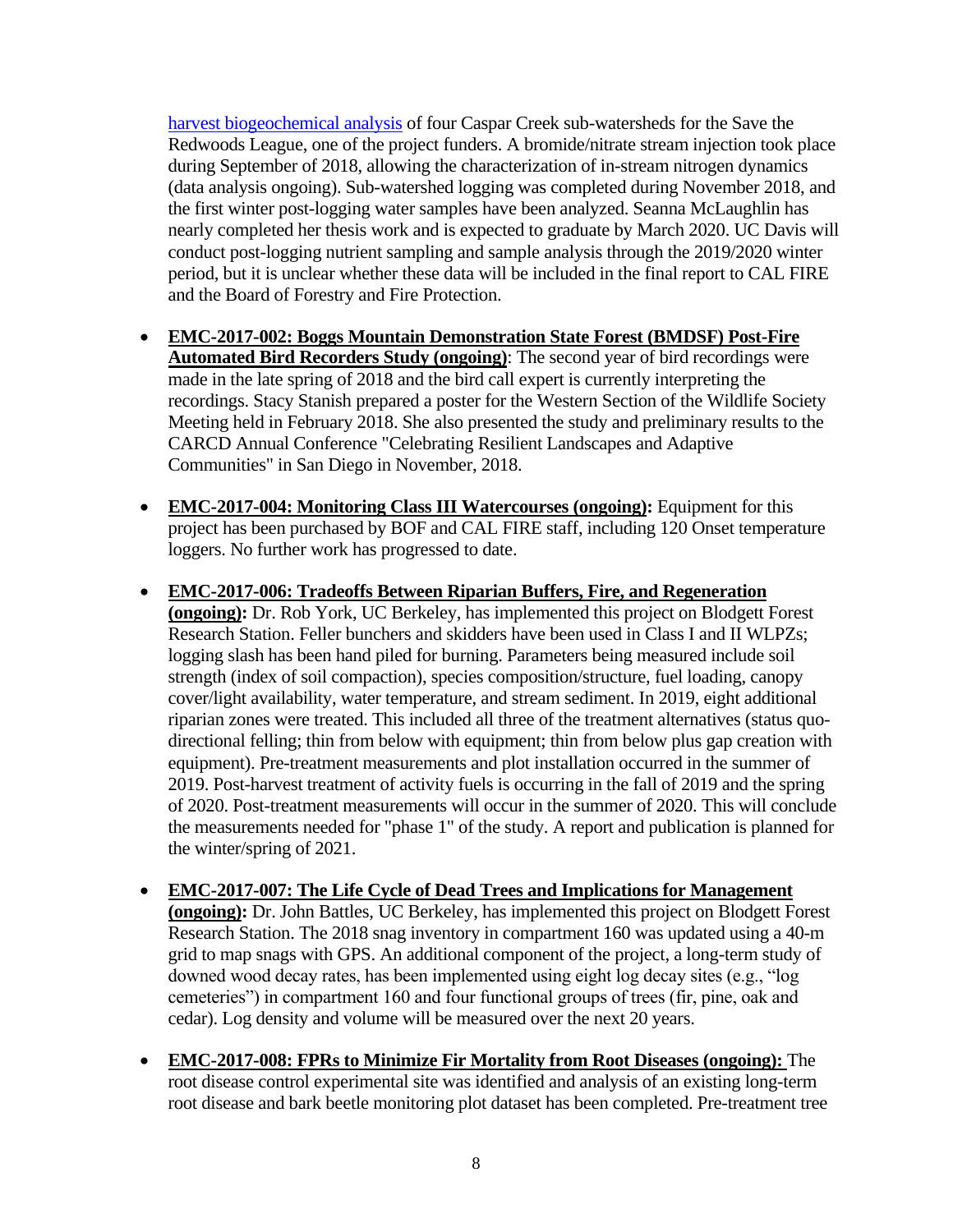measurements have occurred in addition to identification of local strains of *Phlebiopsis gigantea* and growth of *P. gigantean* and *Heterobasidion occidentale* isolates. Establishment of the standing-tree wounding experiment and the stump treatment experiment has occurred as well as a resurvey of the long-term root disease and bark beetle monitoring plot network. A replicate field experiment using wood blocks in the laboratory will commence in 2020.

- **EMC-2017-012: Bat Study on Demonstration State Forests (ongoing):** Eight acoustic detectors were deployed at forested upland sites on Jackson Demonstration State Forest (JDSF) in May of 2019. Four sites were sampled within the James Creek (Road 100) area and 4 sites were sampled within the Chamberlain Creek (Road 200) area, both north of Highway 20, near the eastern extent of JDSF. Insect trapping, targeting moths (by using "ultraviolet light traps"), was conducted at each of the 8 study sites for one night each month in May, June, and July but sampling was reduced to trapping at 4 sites each month (divided systematically among site classifications) in August, September, and October to reduce the number of samples collected and processed. An annual project progress report will be produced in early 2020 to provide summary information regarding preliminary data analyses. This project is scheduled to continue at other Demonstration State Forests in each of the 2020, 2021, and 2022 summer seasons.
- **EMC-2018-003: Alternative Meadow Restoration (ongoing):** Instrument installation occurred in July, 2019 and monitoring has begun. Meadow restoration implementation will occur in spring and summer 2020 and will continue through spring 2022.
- **EMC-2018-006: Class II Watercourse and Lake Protection Zone (ongoing):** Drs. Kevin Bladon and Catalina Segura launched this four year project, in collaboration with Green Diamond Resource Company, during summer 2019. Launching of this project involved several critical steps that will ensure long-term success of the project. First, spatial analysis was completed to narrow down the potential study watersheds from  $>60$  to  $\sim$ 30. All sites were then visited multiple times to confirm and collect site description data on drainage area, aspect, active channel width, gradient, dominant canopy cover, and site access. These data were used to facilitate selection of 18 watersheds to include in the study—6 reference watersheds and 4 of each of the three riparian treatments. Watersheds will be harvested in 2020 with one of the three treatments: (a) Coastal Anadromy Salmonid Protection Zone Class II-L Prescription (30 ft core zone, 70 ft inner zone with 80% overstory canopy cover), (b) Green Diamond Resource Company Habitat Conservation Plan Prescription (30 ft inner zone with 85% overstory canopy, 70 ft outer zone with 70% overstory canopy cover), or (c) an alternative prescription resembling pre-ASP (100 ft zone with 50 % overstory canopy). In summer 2019, we established six circular fixed area plots in the riparian area of each watershed to quantify tree condition, species, diameter at breast height, basal area, and canopy closure (from hemispherical photographs). At the outlet of each of the 18 streams a pressure transducer was installed to measure stream elevation to calculate discharge, a dissolved oxygen sensor, and a photosynthetically active radiation sensor. Longitudinally, along each of the 18 streams we installed four air temperature sensors, and 12 stream temperature sensors (288 total sensors). All automated sensors have been set up to collect data at 15 minute intervals. We also successfully recruited a PhD student, Austin Wissler, who started working on the project in August 2019. Austin has already begun preliminary